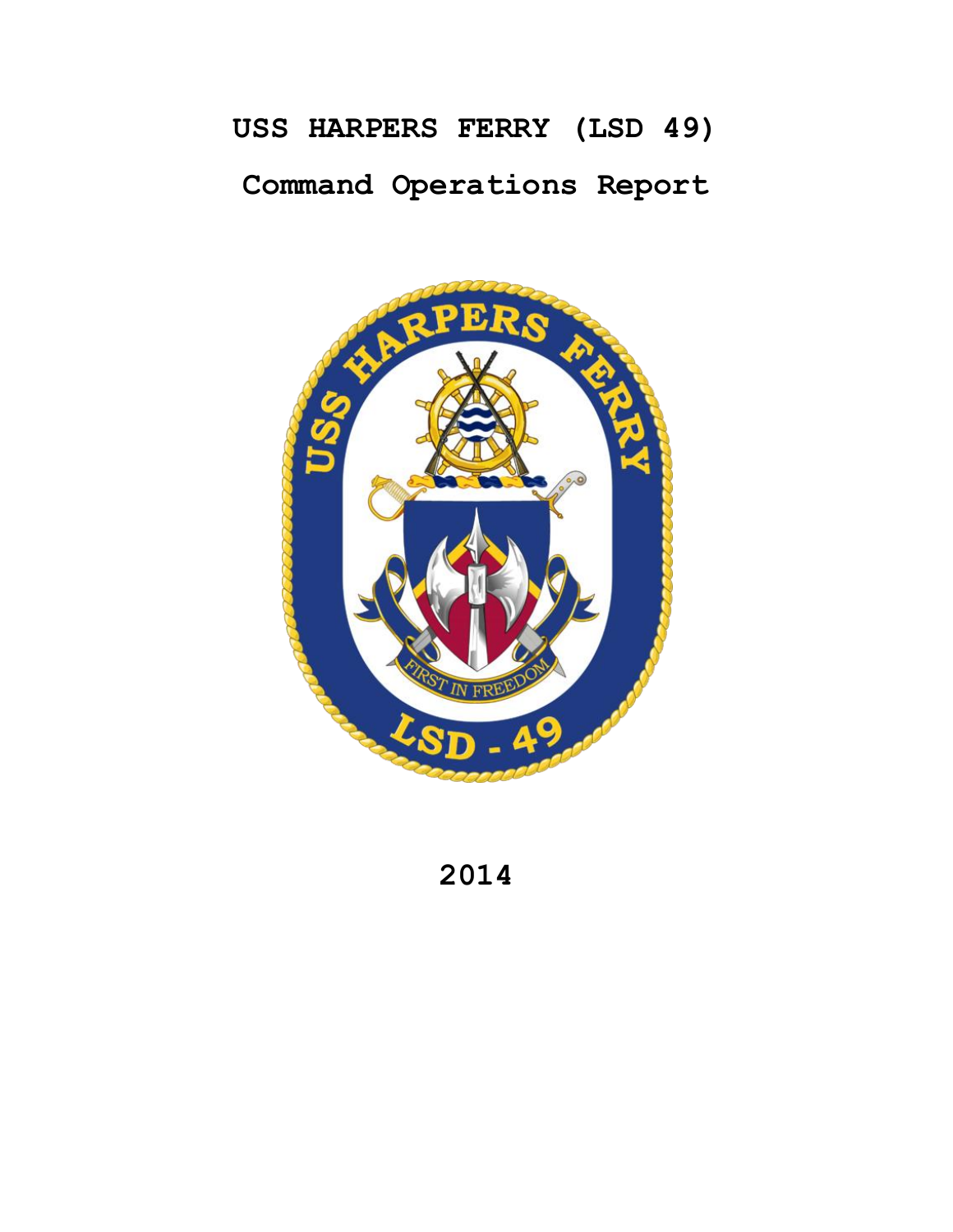## **I. Command Composition and Organization**

- ISIC: Moore, Keith G, CAPT
- Commanding Officer: Fletcher, Kelly T, CDR
- Executive Officer: Rigby, Jon P , CDR
- Command Master Chief: Vanterpool, Vince V, CDCM
- UIC: 21852

Harpers Ferry is assigned to the Boxer Amphibious Readiness Group in San Diego, CA. The command consists of 34 officers and 351 enlisted personnel, with the capability to embark 500 Marines.



**Command Number: Command Address: FPO/AP 96665-1737**

#### **BOXARG COMMANDS:**

|  | $\triangleright$ USS BOXER (LHD - 4)          |  |  |
|--|-----------------------------------------------|--|--|
|  | $\triangleright$ USS NEW ORLEANS (LPD - 18)   |  |  |
|  | $\triangleright$ USS HARPERS FERRY (LSD - 49) |  |  |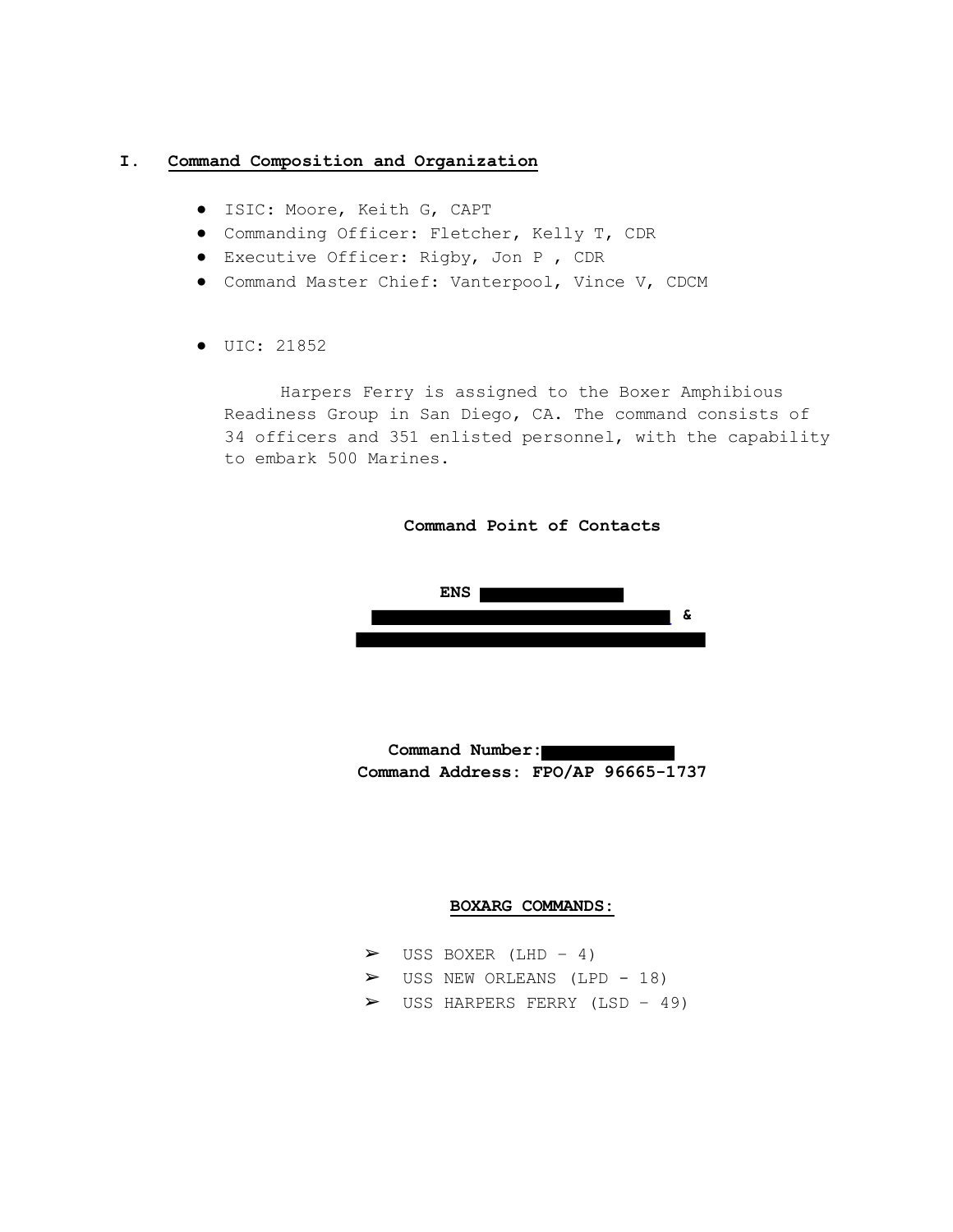## **II. Chronology**

## **Aug – Oct 2013**

**23 Aug**: Deployment begins **12 SEP: I/P Guam 29 SEP – 07 OCT:** I/P GOA, India **15 OCT**: SOH Transit into Gulf **18 – 20 Oct**: Anchored off the coast of Kuwait for Marine offload. **23 – 26 Oct:** I/P Bahrain with Special Warfare SeaLion onload.

# **Nov – Dec 2013**

**15 - 17 Nov**: Marine Onload IVO Kuwait **– 29 Nov**: I/P Jebel Ali for MDVR **– 02 Dec**: FIAC Ops **– 13 Dec**: SAG Iron Magic **– 17 Dec**: I/P Abu Dhabi

# **Jan - Feb 2014**

**– 03 Jan:** I/P Bahrain **– 07 Jan**: FIAC operations **– 09 Feb**: Deck Landing Qualifications for UAE Army Apaches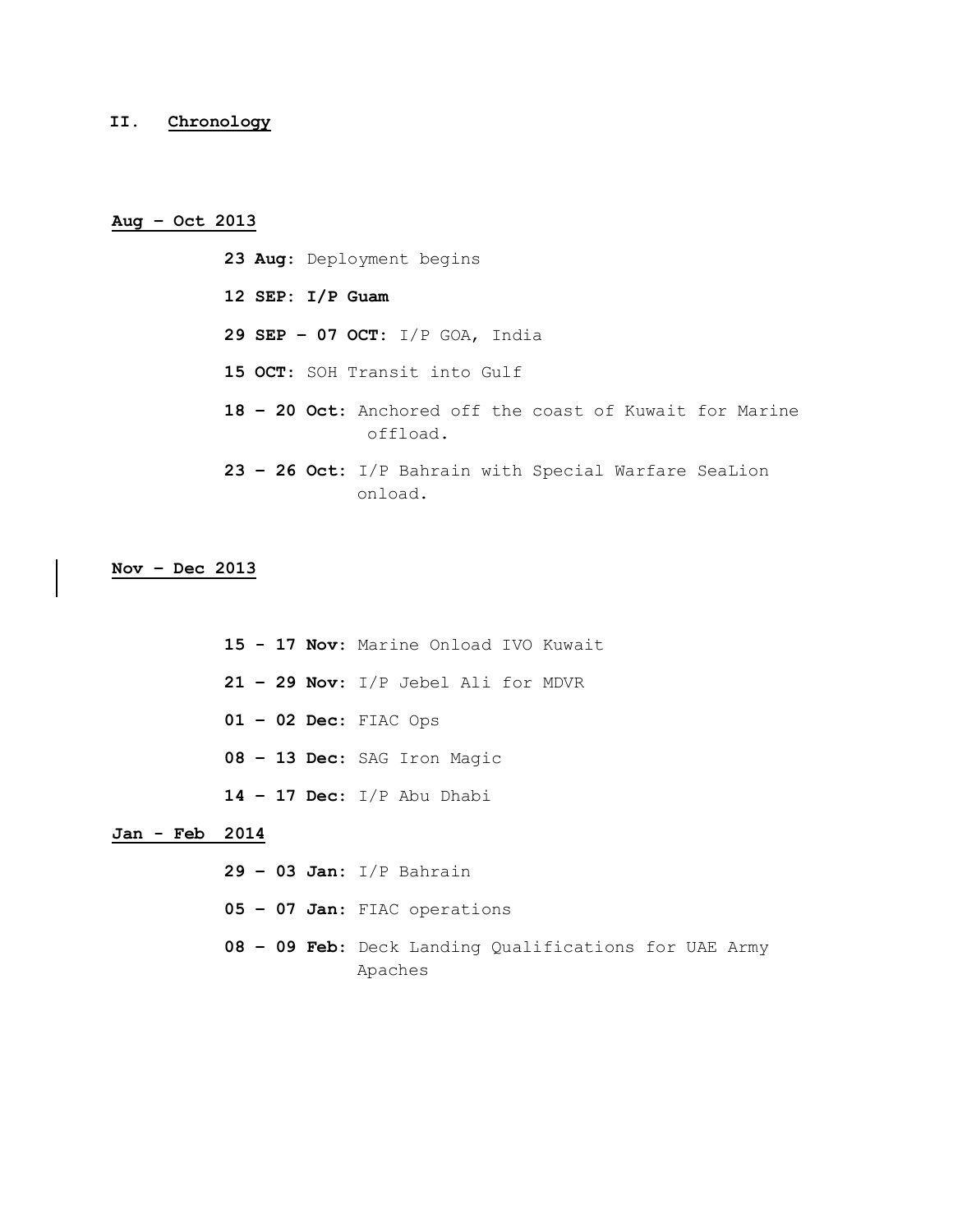## **Mar – Apr 2014**

**02 – 05 Mar**: I/P Port Khalifa, UAE and NFL Player visit **06 Mar**: SOH Transit out of Gulf **18 – 20 Mar**: I/P Singapore (Chengi) **29 Mar – 03 Apr**: Ssang Yong' 14 IVO Busan, South Korea **15 – 17 Apr**: I/P Pearl Harbor, HI and Change Of Command **17 – 24 Apr**: Tiger Cruise **24 Apr**: Marine Offload, Camp Pendleton, Ca **25 Apr**: End of deployment

## **May 2014 – Jan 2015**

**28 May – 18 Jun**: Midshipmen Embark **30 Jun – 03 Jul**: Ammo Offload at NWS Seal Beach **03JUL-27JUL**: 4A2 CMAV **25JUL:** Crew move off ship **28JUL:** Dead stick move from NBSD to CMSD **28JUL-01JAN:** CNO Availability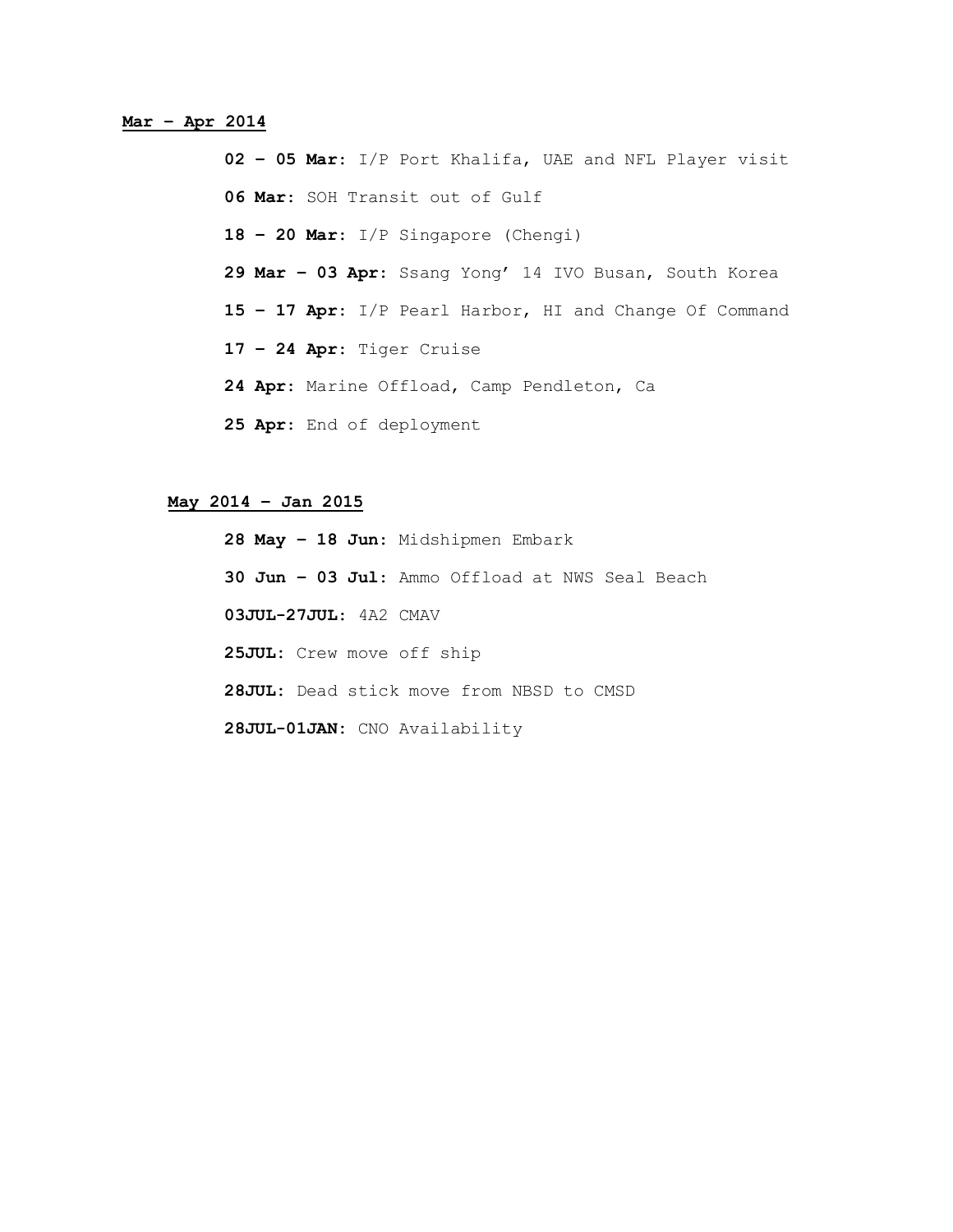#### **III. Narrative**

On August 23, 2013, BOXER Amphibious Readiness Group, set sail to commence an eight month deployment. In early September, en route to Singapore, HARPERS FERRY suffered engineering casualties which resulted in an emergency port visit to Guam. Following the repairs, the ship sailed for a port visit to Goa, India.

 Immediately following Goa, HARPERS FERRY headed to the Persian Gulf. In mid October of 2013, HARPERS FERRY, along with the rest of the Amphibious Readiness Group transited through the Strait of Hormuz. While in the Gulf, she offloaded the Marines in Kuwait for ground training. On October 17, the Marines disembarked the ship; some departing in Amphibious Assault Vehicles and others in Landing Craft Units. As the Marines conducted training ashore in Kuwait, HARPERS FERRY altered course for Bahrain and embarked Special Forces that conducted several missions.

On completion of the Special Forces missions, they disembarked and the HARPERS FERRY returned to Kuwait. In the vicinity of Kuwait, the Marines gathered their equipment and returned to the ship. After on loading the Marines, HARPERS FERRY sailed to Jebel Ali. In Jebel, HARPERS FERRY underwent Voyage Repairs from November 21 – 29. As the repairs abated, the ship made preparations to get underway to conduct IRON MAGIC, an exercise in the Southern Arabian Gulf.

Post IRON MAGIC, the ship made a port visit in Abu Dhabi. In January 2014, the HARPERS FERRY conducted Joint Maritime Interdiction Operations Training and simulated Fast Inshore Attack Craft with its Rigid Hull Inflatable Boats and a Patrol Craft. Furthermore, HARPERS FERRY was selected to be the landing ship and the first ship of its class to land UAE Army Apaches, for their flight qualifications.

In early March of 2014, HARPERS FERRY stopped at Port Khalifa, UAE. There, the crew was informed that National Football League players would be touring the ship, signing autographs, and posing for photos. The players include wide receiver Pierre Garcon of the Washington Redskins, tight end Jimmy Graham of the New Orleans Saints, and punter Brandon Fields of the Miami Dolphins.